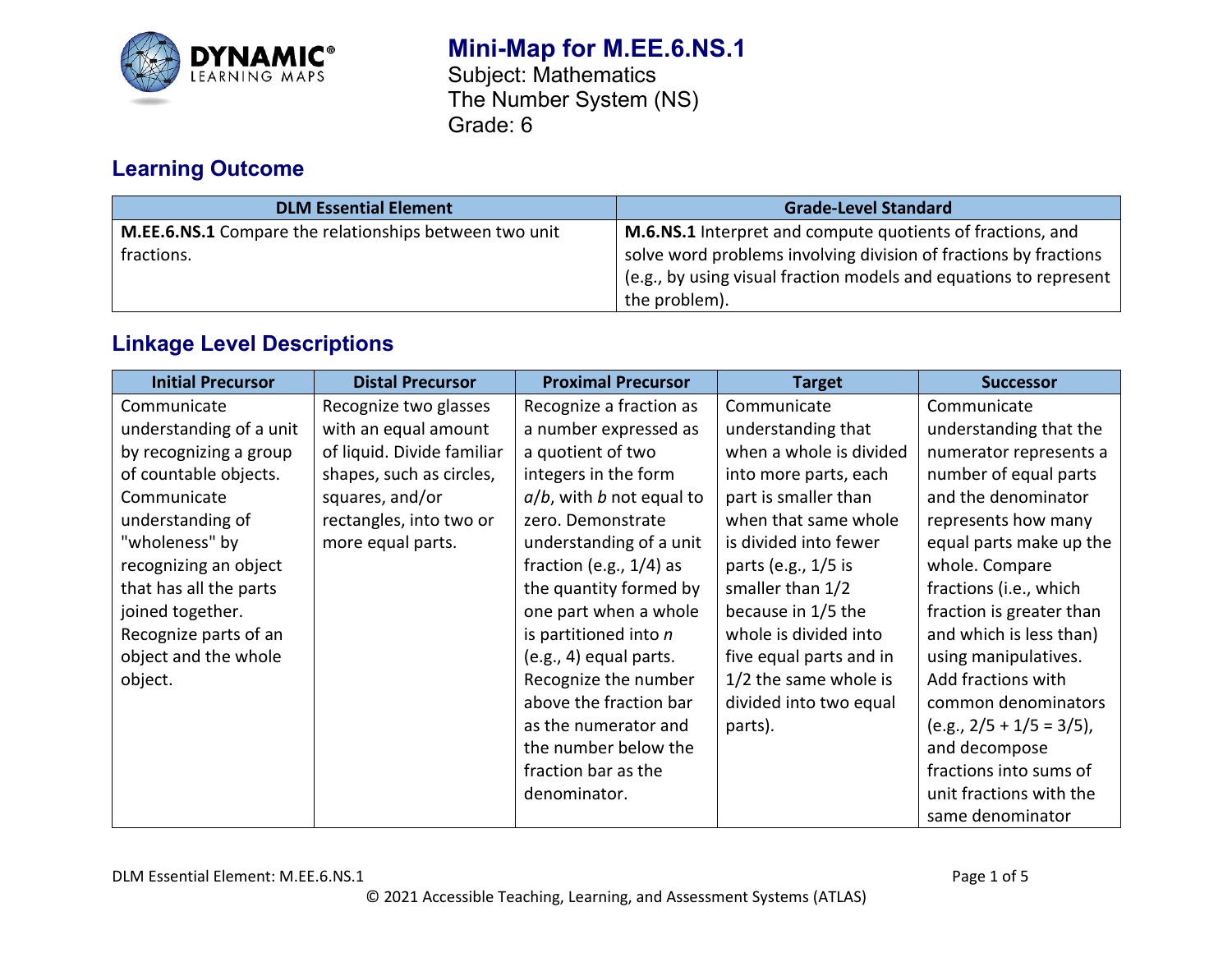| <b>Initial Precursor</b> | <b>Distal Precursor</b> | <b>Proximal Precursor</b> | <b>Target</b> | <b>Successor</b>           |
|--------------------------|-------------------------|---------------------------|---------------|----------------------------|
|                          |                         |                           |               | $(e.g., 3/7 = 1/7 + 1/7 +$ |
|                          |                         |                           |               | $1/7$ ).                   |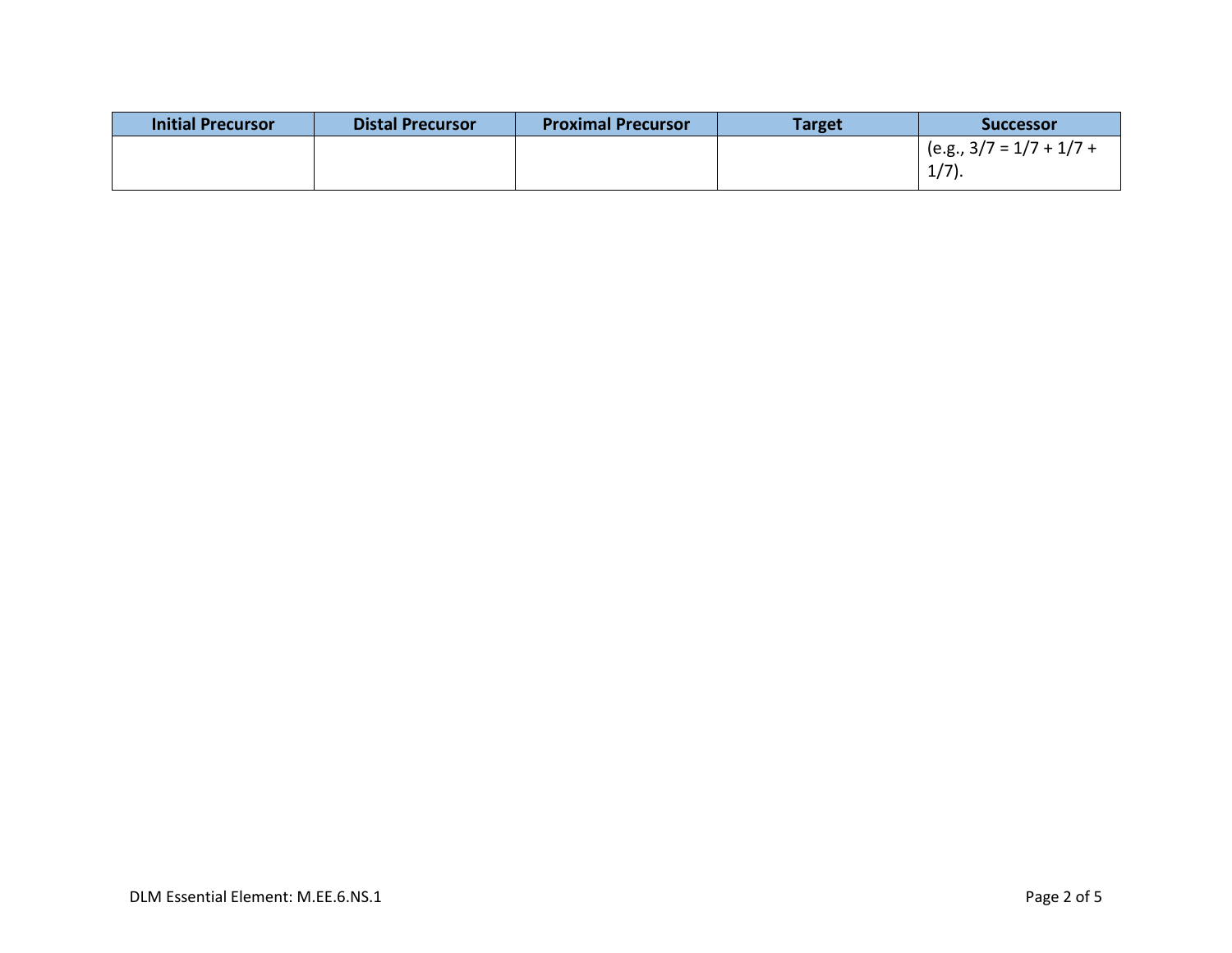#### **Initial Precursor and Distal Precursor Linkage Level Relationships to the Target**

In order to compare unit fractions, students need to gain experience with parts and wholes. This concept can literally be taught in every area of mathmatics (i.e., sets, number sense, counting, operations, patterns, measurement, data analysis, geometry, and algebra). Educators can start by having students work with sets, taking whole sets and breaking them into parts based on attributes. When counting, label what has been counted (e.g., two balls, one marker, three CDs), count the items, label it again, and encourage students to use numerals to label and count the separate sets. Use tools like the ten-frame to point out whole and parts (e.g., a row of 5 dots and a row of 4 dots are parts or subsets of 9).

*How is the Initial Precursor related to the Target? How is the Distal Precursor related to the Target?* As students begin to develop the understanding of sets and numbers, educators will highlight the differences between sets on the basis of overall area or discrete number using the words more, less, and equal. Provide students with multiple opportunities to count and compare a wide variety of sets with an increasing number of items, label the set (e.g., eight ball, 12 bears, 15 blocks), and move items in and out of the sets, labeling and counting them again (e.g., "You just said this set has 11 cubes; if I take two cubes, how many will you have?").

> Being able to partition shapes requires a student to recognize a unit and recognize when basic objects are in whole and part forms. Work on this understanding by giving students an opportunity to observe, feel, or otherwise interact with objects and shapes in their whole and part forms. The general goal is to explore the differences between whole units or objects and parts of units or objects. As students explore shapes, label them and describe them as whole or part. Have students build (construct) and take apart (deconstruct) shapes.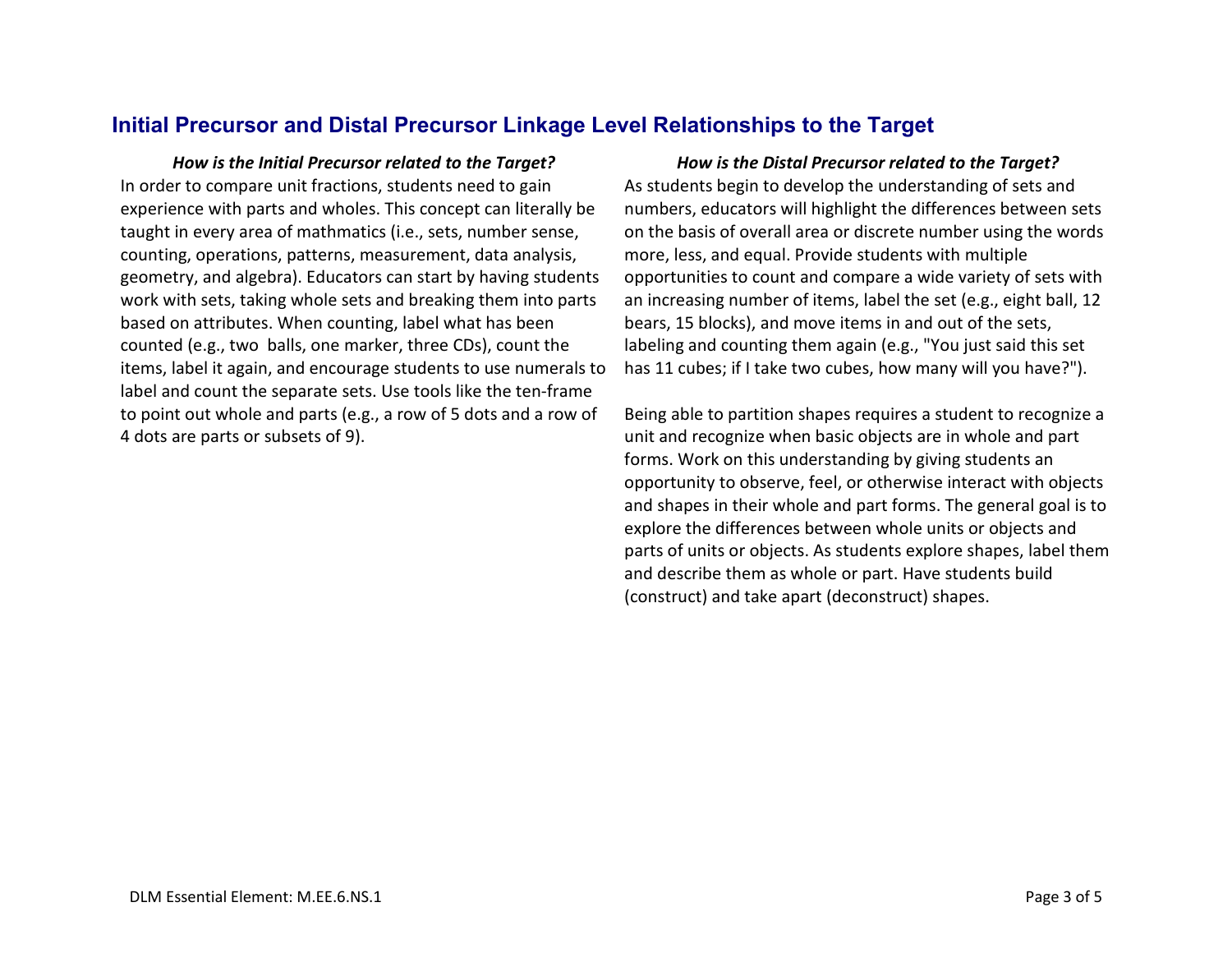## **Instructional Resources**

**Released Testlets**

See the [Guide to Practice Activities and Released Testlets.](https://dynamiclearningmaps.org/sites/default/files/documents/Manuals_Blueprints/Guide_to_Practice_Activities_and_Released_Testlets.pdf)

**Using Untested (UN) Nodes**

See the document [Using Mini-Maps to Plan Instruction.](https://dynamiclearningmaps.org/sites/default/files/documents/Using_Mini_Maps_to_Plan_Instruction.pdf)